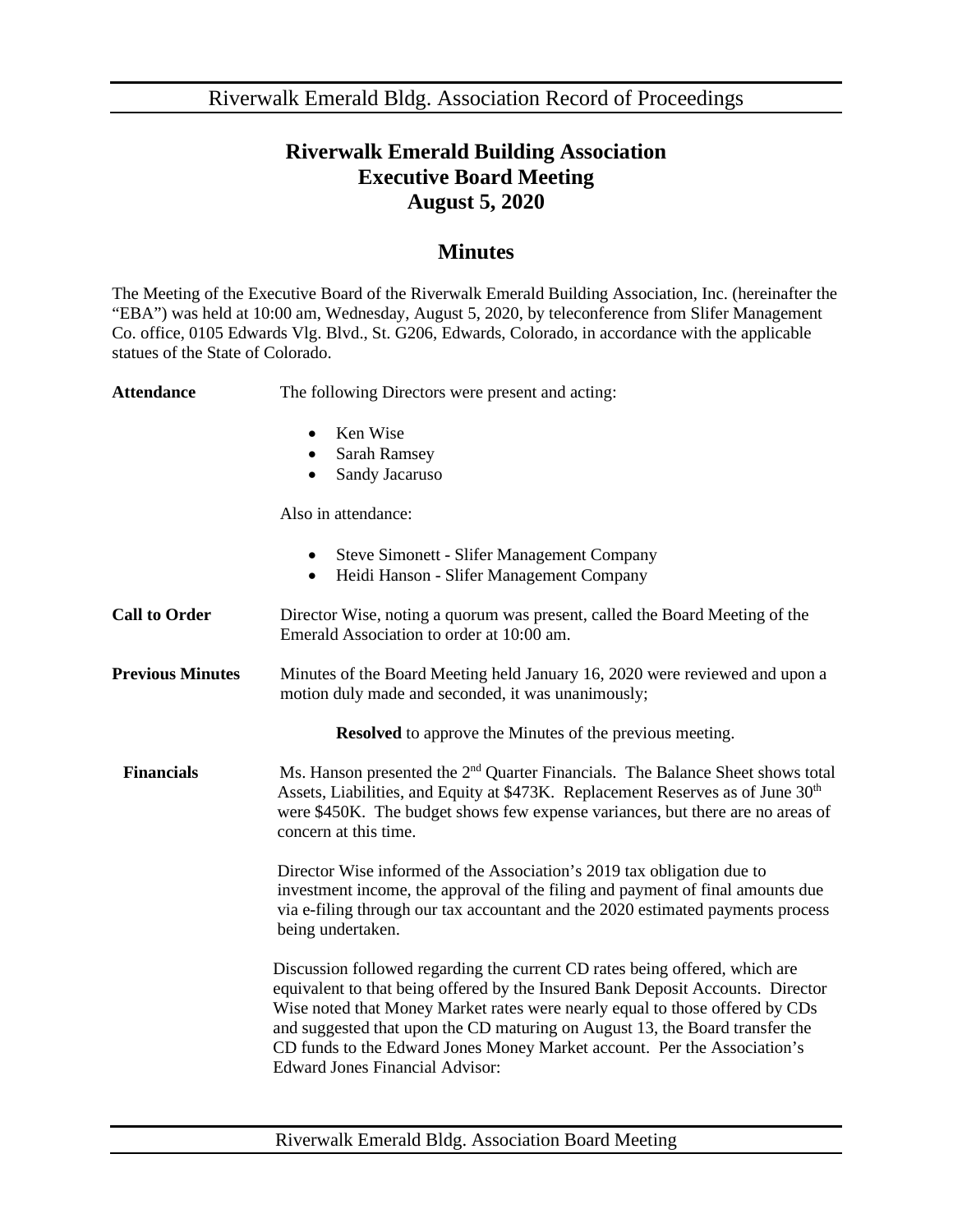"The Insured Bank Deposit program (INSD) is an interest-bearing savings solution that provides Federal Deposit Insurance Corporation (FDIC) coverage. When clients place cash into our Insured Bank Deposit program, deposits are made on their behalf into interestbearing accounts at one or more FDIC-insured banks within the program. If a client's Insured Bank Deposit balance nears the FDIC limit at one of these banks, any additional cash is deposited at the next bank on a program bank list to help ensure the client does not exceed FDIC limits at any one bank. The program utilizes multiple banks to provide greater FDIC coverage than if a client used a single bank."

 **By acclamation;** the Board authorizes placing the Association's Replacement Reserves in the Edward Jones Insured Bank Deposit program.

Management made note that there were no Members delinquent in their assessment payments. No requests have been made for deferral of dues during the current health crisis.

**Old Business** Mr. Simonett informed the Directors of a recent roof leak into R202's master bedroom from around the corner of the skylight. Upon investigation by a roofer, it was determined that the seal around the skylight window was deteriorating and allowed the water to get through. A discussion of whether the skylights, like windows and exterior doors, are to be considered a Limited Common Element (and the responsibility of the unit owner) or a Common Element, as part of the roof system (and the responsibility of the Association). Director Wise noted that based on research performed by management, a previous skylight leak repair had been treated as a Common Element expense. Upon a motion duly made and seconded, it was unanimously;

**Resolved** to have skylights be designated as a Common Element.

Management noted that the owner of Henry's Café had done several drain line jettings as directed by the Board. Initially, the Board mandated quarterly cleanings and after the last jetting, the owner reported that the plumber had said a yearly jetting would be sufficient. Management was unable to confirm the plumber's statement. Discussion followed with Management being directed to inform the owner that a fall and spring jetting would be a better preventative measure, than yearly. Management is to request a schedule of cleaning in advance of the bi-annual cycle.

Director Ramsey mentioned that R201 was again experiencing noisy vibrations within its laundry room wall. Management stated that the source was from the Café's kitchen hood fan. Previous attempts to silence it were only temporarily successful. Management was asked to revisit the issue with the owner of the Café. In addition, Management will notify the Master Association that the Café was leaving used oil containers outside the building and should not be allowed to do so.